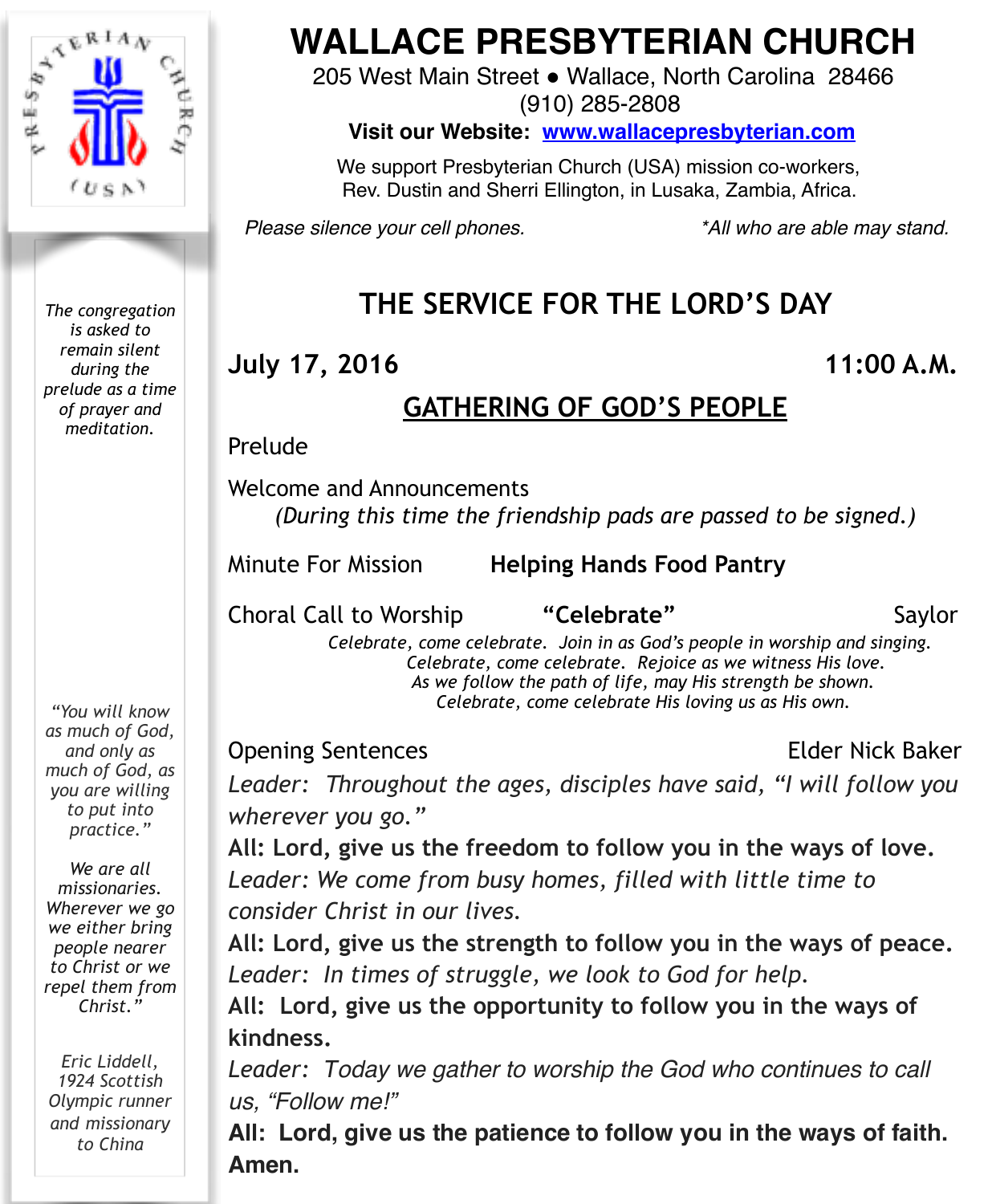\*Hymn #327 LASST UNS ERFREUEN

#### **"From All That Dwell Below the Skies"**

\*Unison Prayer of Confession *(based on Galatians 5:1, 13-25) O God, we confess that we often fall short. We fail to listen to the promptings of your Spirit. We follow our own desires. Help us to continue to become disciples of your Son and live by the Spirit; for the fruit of the Spirit is love, joy, peace, patience, kindness, generosity, faithfulness, gentleness, and self-control. Hear our prayerful confession and grant us forgiveness. .* 

(A time for silent confession)

\*Responsive Assurance of Pardon *Leader: Believe the good news of the gospel:*  **All: In Jesus Christ we are forgiven. Thanks be to God.**  *Leader: What is the greatest commandment for us as forgiven people of God?*  **All: Our Lord Jesus said: "You shall love the Lord your God with** 

**all your heart, and with all your soul, and with all your mind. This is the first and greatest commandment. And a second is like it: You shall love your neighbor as yourself."** 

\*Gloria Patri Hymn #581 *Glory Be to the Father*

### **PROCLAIMING GOD'S WORD**

Children's Sermon

Special Music **"Amazing Grace"** *arr.* Purifoy

Elizabeth Sills, flute

Prayer for Illumination

*Merciful God, turn our hearts again to Jerusalem, and to the life, death, and resurrection of Jesus Christ. Stir up within us the gift of faith that we may not only praise him with our lips, but may follow him in the way of the cross. Amen.*

*"Joy is not a requirement of Christian discipleship, it is a consequence. It is not what we have to acquire in order to experience life in Christ; it is what comes to us when we are walking in the way of faith and obedience."*

*Eugene Peterson*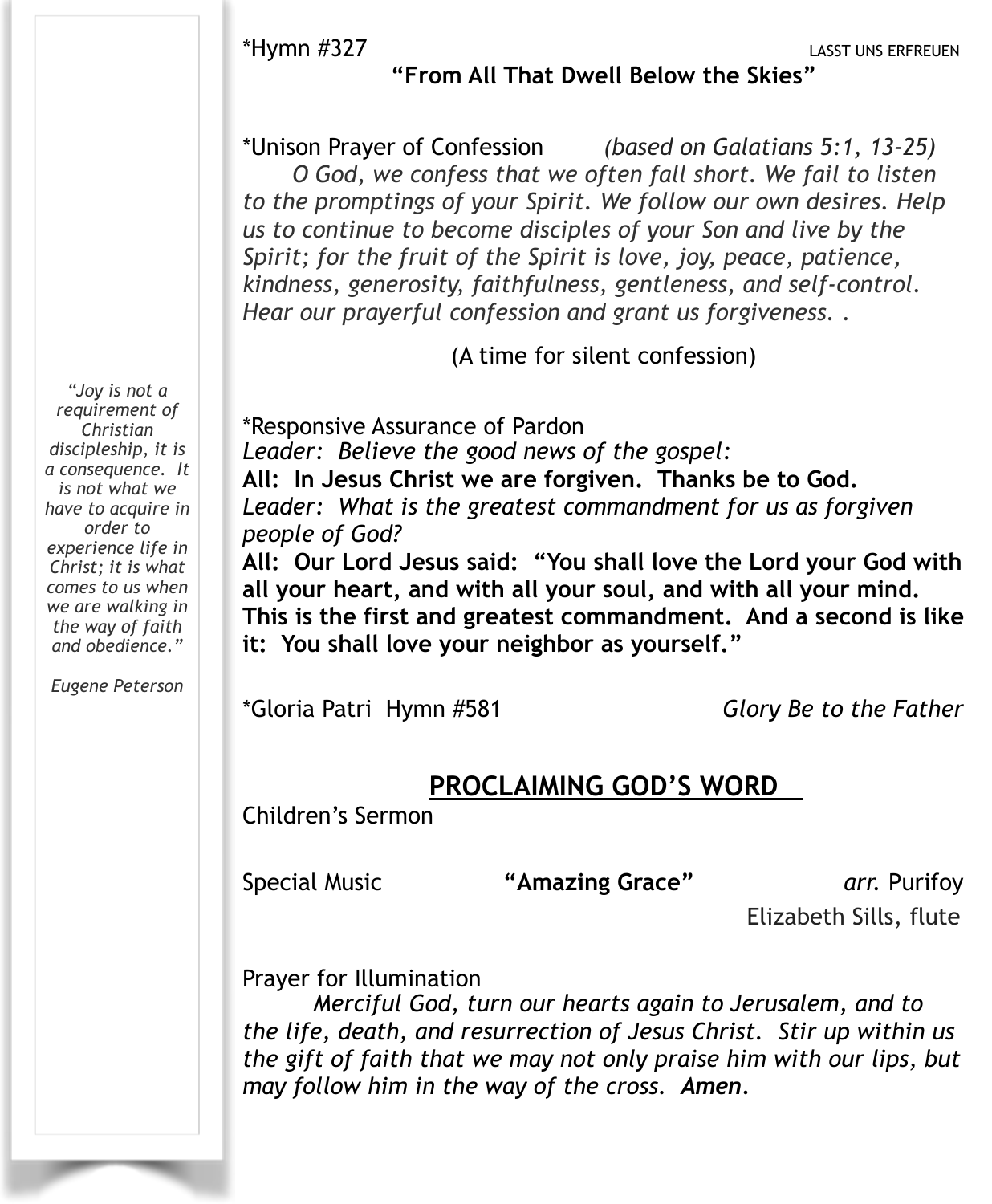| Epistle Lesson: |  |  |  |
|-----------------|--|--|--|
|-----------------|--|--|--|

 *Philippians 2:1-11* +Page 954

\*Hymn #718 BOURBON

**"Take Up Your Cross, the Savior Said"**

Gospel Lesson **Luke 9:51-62** +Page 843

Sermon **On The Road with Jesus** Dr. Philip K. Gladden **"At Odds "** 

A Time for Reflection

Pastoral Prayer with The Lord's Prayer

## **GIVING THANKS TO GOD**

Presentation of Tithes and Offerings

Offertory **"Be Thou My Vision"** *arr.* Purifoy

Elizabeth Sills, flute

\*Doxology and Prayer of Dedication

*Praise God from whom all blessings flow; Praise Him all creatures here below; Praise Him above ye heavenly host; Praise Father, Son, and Holy Ghost. Amen.*

\*The Affirmation of Faith The Apostles' Creed I believe in God the Father Almighty, Maker of heaven and earth, And in Jesus Christ his only Son our Lord; who was conceived by the Holy Ghost, born of the Virgin Mary, suffered under Pontius Pilate, was crucified, dead, and buried; he descended into hell; the third day he rose again from the dead; he ascended into heaven, and sitteth on the right hand of God the Father Almighty; from thence he shall come to judge the quick and the dead. I believe in the Holy Ghost, the holy catholic Church, the communion of saints, the forgiveness of sins, the resurrection of the body, and the life everlasting. **Amen.**

\*Hymn #726 **"Will You Come and Follow Me"** KELVINGROVE

*costly because it calls us to follow, and it is grace because it calls us to follow Jesus Christ. It is costly because it costs a man his life, and it is grace because it gives a man the only true life...Grace is costly because it compels a man to submit to the yoke of Christ and follow him; it is grace because Jesus says: '"My yoke is easy and my burden is light.'"* 

*"Such grace is* 

*Dietrich [Bonhoeffer,](https://www.goodreads.com/author/show/29333.Dietrich_Bonhoeffer) [The](https://www.goodreads.com/work/quotes/2723088)  Cost of Disc[ipleship](https://www.goodreads.com/work/quotes/2723088)*

**Elder Nick Baker**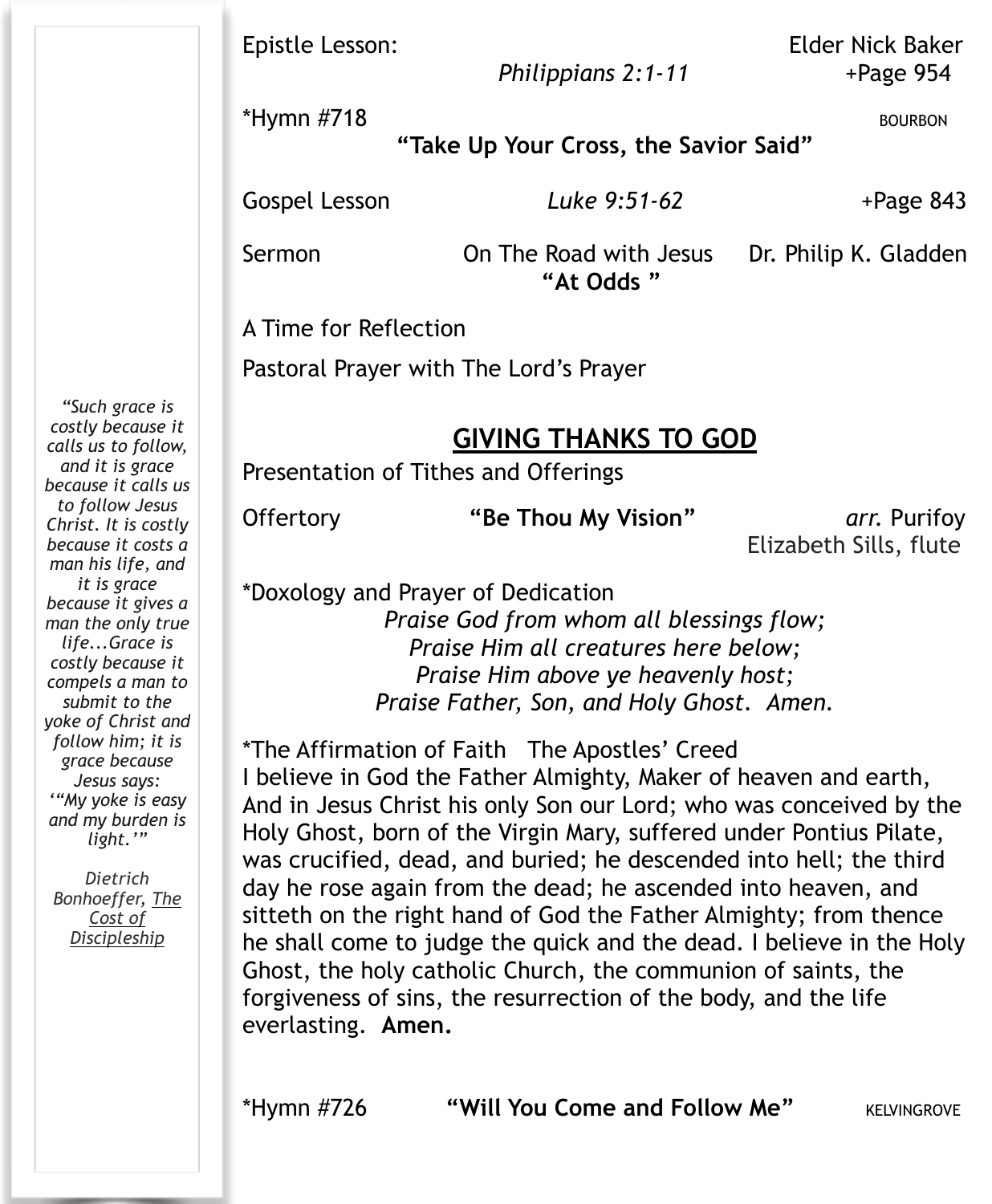*"Christianity without the living Christ is inevitably Christianity without discipleship, and Christianity without discipleship is always Christianity without Christ."*

> *Dietrich Bonhoeffer*

\*Benediction !!!!!

\*Choral Benediction **"Amen"** AFRICAN-AMERICAN  *Amen. Amen. Amen. Amen. Amen.*

\*Postlude

\**All who are able may stand.*+*The page number in the pew Bible.*



### **KIRKWOOD SUMMER VESPER SERVICE**

Sunday, August 14 5:00 p.m. Refreshments under the Large Pavilion 6:00 p.m. Worship by the Lake

> Sponsored by Friends of Kirkwood Hosted by St. Andrews-Covenant/Wilmington

#### **Summer Schedule**

September 11 First Presbyterian/Wilmington October 9 First Presbyterian/Jacksonville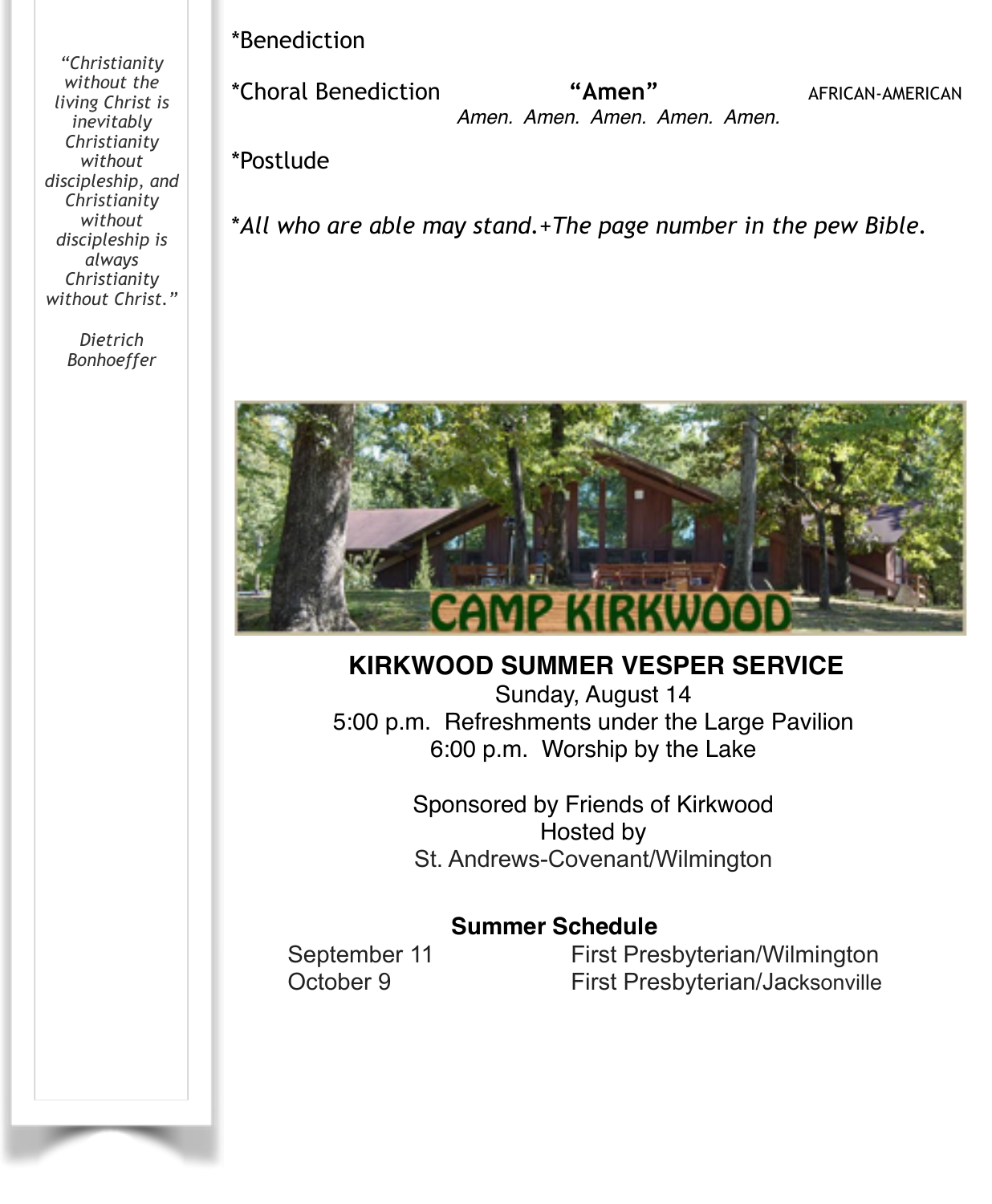## **WEEKLY CALENDAR**

| Sunday, July 17    | $9:40$ am<br>$10:00$ am | <b>Opening Assembly</b><br><b>Sunday School</b> |
|--------------------|-------------------------|-------------------------------------------------|
|                    | $11:00$ am              | Worship                                         |
| Tuesday, July 19   | $6:30$ am               | Coffee, Room 304                                |
|                    | $7:00 \text{ am}$       | SonRise Worship, Room 304                       |
|                    | 9:00 am-12 noon         | Summer Reading Program                          |
| Wednesday, July 20 | 9:00 am-12 noon         | Summer Reading Program                          |
|                    | $10:00$ am              | Bible Study, Church Office Building             |

i

#### ! ! !!!!!!! **NOTES AND ANNOUNCEMENTS**

- **" Please join** the minister for a Bible study on Luke 10:38-42 on Wednesday, July 20 at 10:00 a.m. in the Church Office Building.
- " **Congratulations** to Hampton Hall and Taylor Ambrose who were married yesterday at Ocean Isle Beach, NC.

**"The Congregational Care Ministry Team** announces the following coming events: August 4, 2016, "Meet for Lunch" at the Mad Boar at 12 noon. Details to follow; The Second Annual "Shrimp-A-Roo" will be Friday, October 7, 2016, and will be a Blast! Further details to be announced.



## **5th Sunday Building Offering Sunday, July 31**

This offering helps underwrite the costs of maintaining our physical plant so we can offer important ministries of worship, Christian nurture, and outreach.